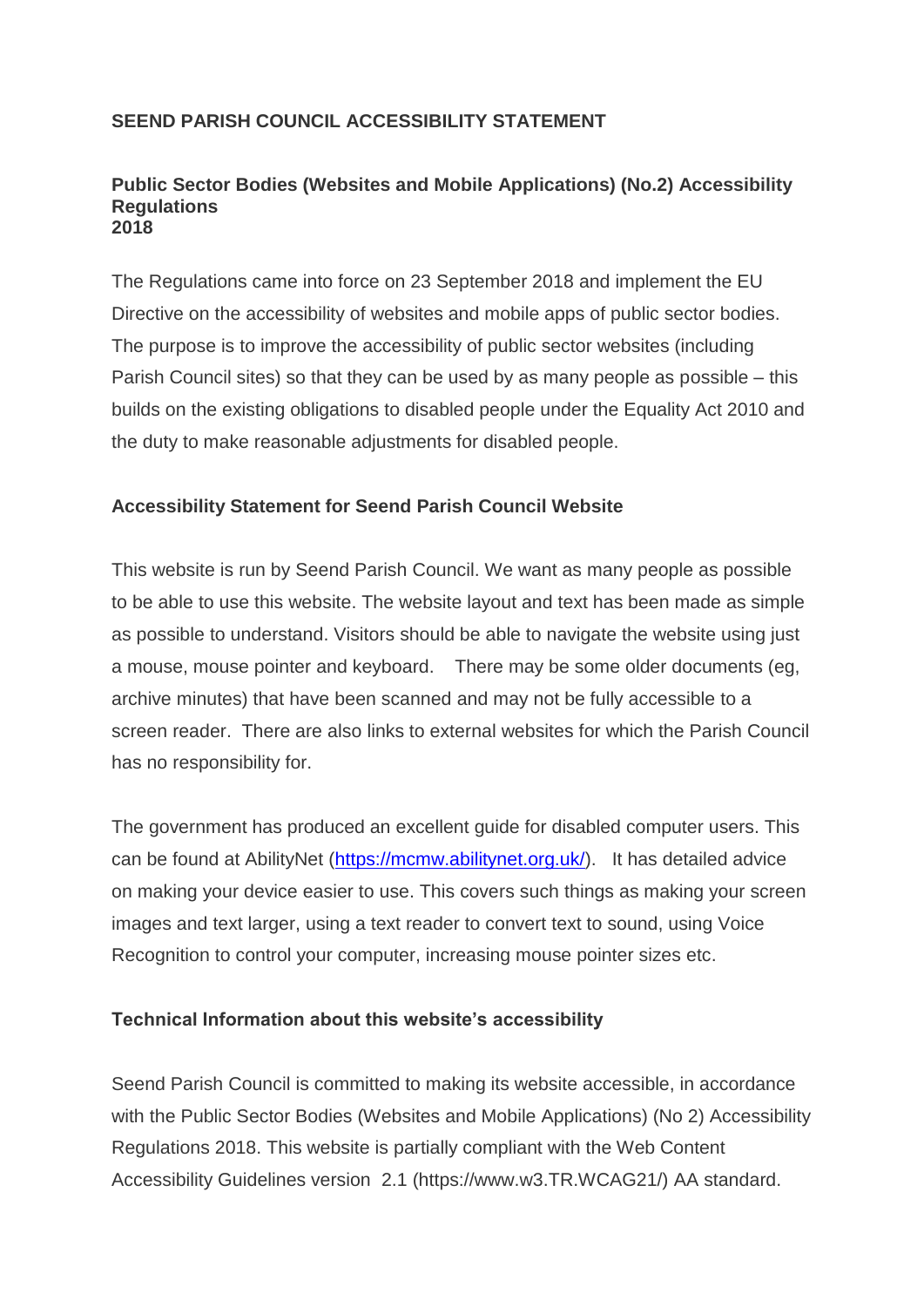Following a detailed examination of our website's features against the detailed government checklist we have unfortunately identified some areas where we are not yet fully compliant.

• It is not possible to navigate the website purely by keyboard.

• There is only one way to find content (i.e. no search engine).

• ARIA\* (see below for definition) markup has not been used.

• Where extra content is shown or hidden on focus, it cannot be dismissed, interacted with (and not disappear when the user moves to it) and does not stay visible until dismissed by the user.

These items have been discussed with our Website designers who are currently working on a rebuild which will incorporate ARIA markup standards and make us fully compliant.

# **What to do if you cannot access part of this website:**

If you need information on this website in a different format like PDF, large print etc. please Contact the Mrs Sue Bond (Seend Parish Clerk by email on [clerk@seendparishcouncil.co.uk](mailto:clerk@seendparishcouncil.co.uk) or tel: 07706 850859. We will consider your request and get back to you in 10 working days. If you cannot view the map on our 'Contact us' page, please contact for directions.

# **Reporting accessibility problems with this website**

We are always looking to improve the accessibility of our website. If you find any problems that are not already listed, or you think we are not meeting the accessibility requirements, contact the Parish Clerk (Mrs Sue Bond) by email [clerk@seendparishcouncil.co.uk](mailto:clerk@seendparishcouncil.co.uk) or tel: 07706 850859.